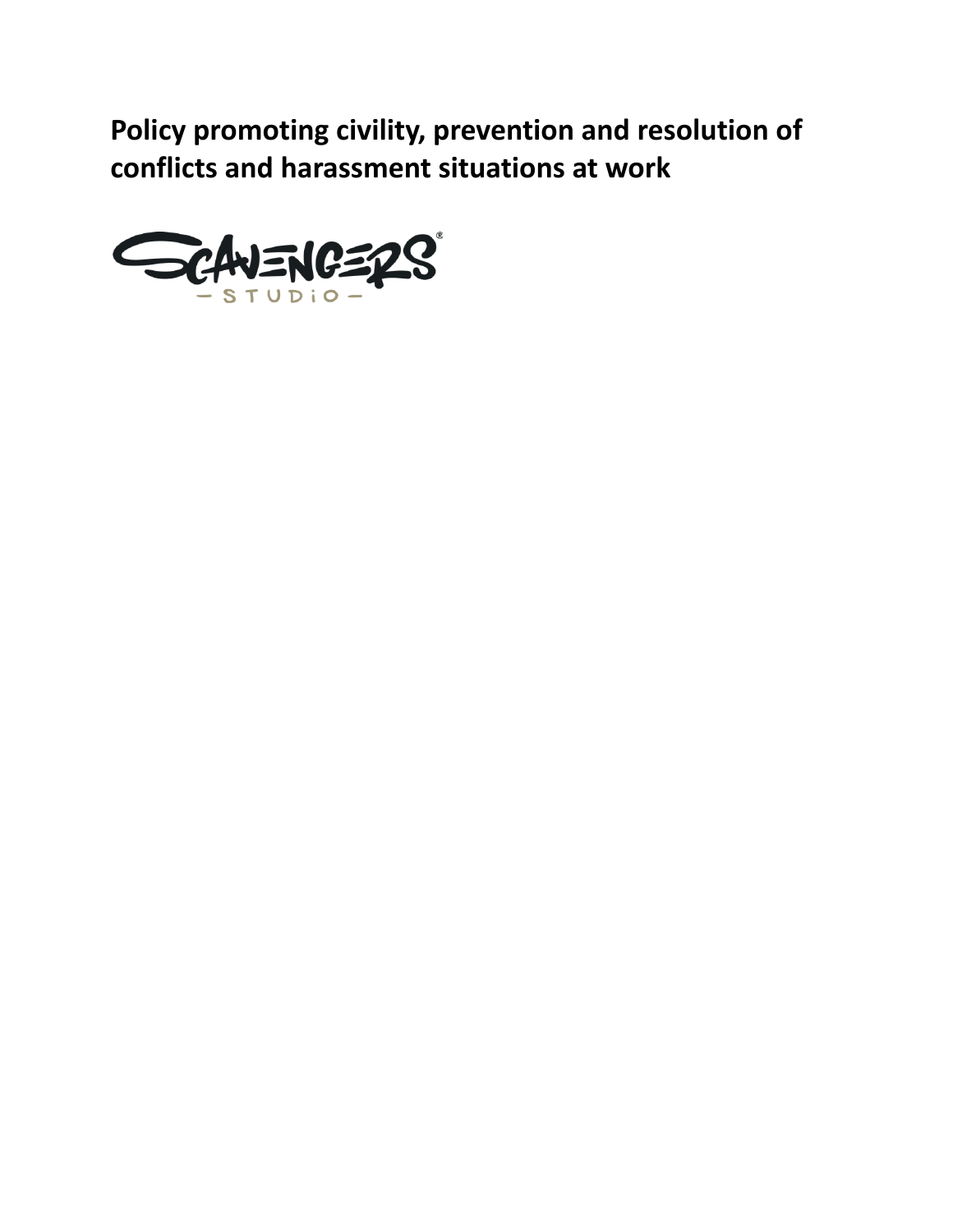### **Table of Contents**

<span id="page-1-0"></span>

| 1.  | OUR PRIORITY: ENSURING SAFETY AND A HEALTHY WORKING CLIMATE FOR OUR EMPLOYEES | 3                 |
|-----|-------------------------------------------------------------------------------|-------------------|
| 2.  | <b>OUR TOOL: A CIVILITY AND HARASSMENT PREVENTION POLICY</b>                  | 3                 |
| 3.  | <b>THOSE AFFECTED BY OUR CIVILITY POLICY</b>                                  | 3                 |
| 4.  | <b>COMMITMENTS OF THE PARTIES</b>                                             | 3                 |
| 5.  | <b>BEHAVIOURS TO ADOPT FOR A HEALTHY WORKING ENVIRONMENT</b>                  | 5                 |
| 6.  | <b>DEFINITIONS</b>                                                            | 7                 |
| 7.  | <b>WHAT DOES NOT CONSTITUTE HARASSMENT OR INTIMIDATION</b>                    | 9                 |
| 8.  | <b>WHAT TO DO IN CASE OF AN ISSUE</b>                                         | 10                |
| 9.  | <b>HOW WE HANDLE COMPLAINTS</b>                                               | $12 \overline{ }$ |
| 10. | <b>INFORMATION, AWARENESS AND PREVENTION</b>                                  | 15                |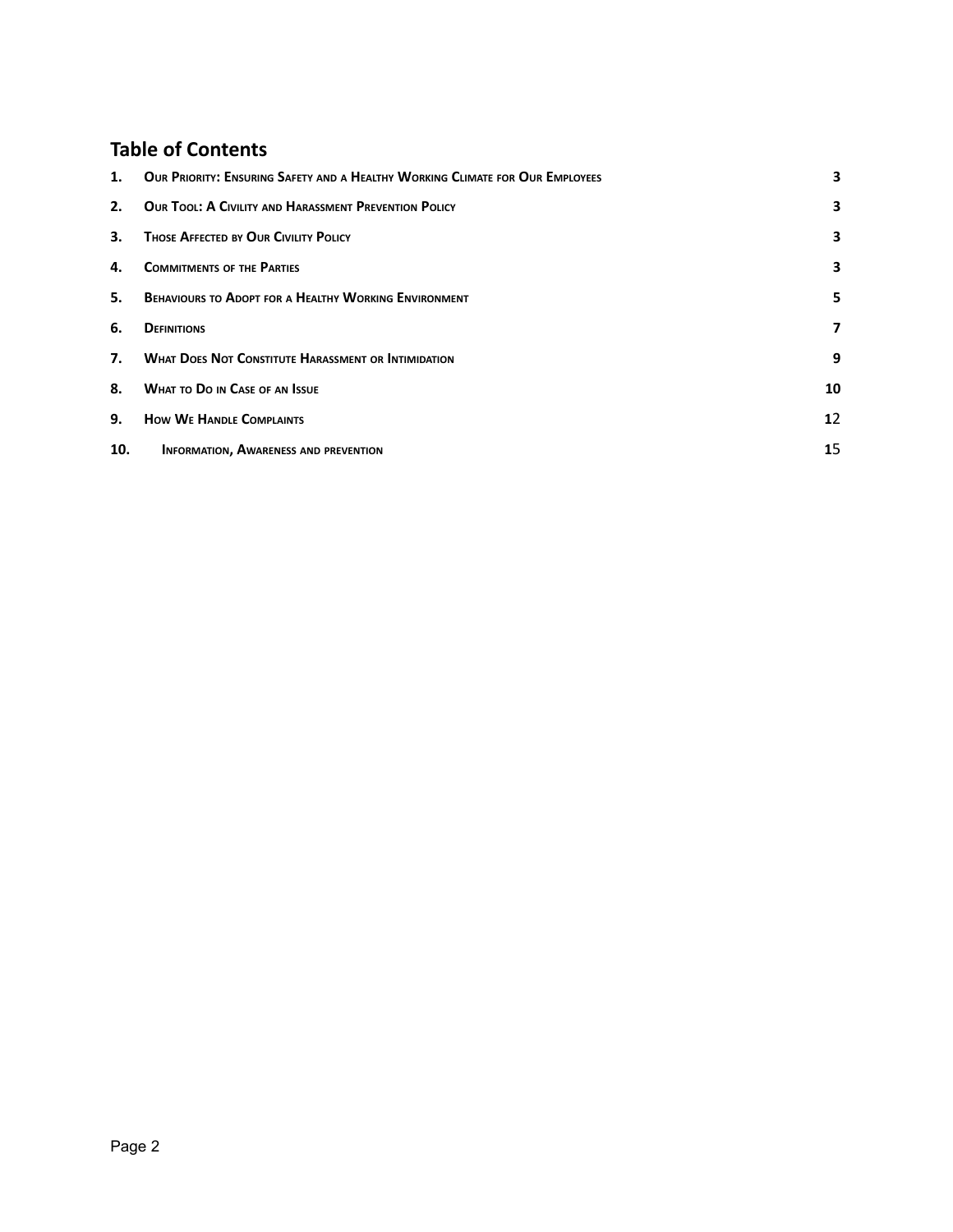# **1. Our Priority: Ensuring Safety and a Healthy Working Climate for Our Employees**

The success of our projects and company depends on a high level of collaboration between team members. Scavengers wishes to ensure a healthy work climate for its employees to ensure this collaboration between the studio members. Beyond the psychological and sexual harassment elements identified in the law, we want to raise awareness of uncivil behaviour and gestures that could turn into psychological harassment.

This policy is based on the Charter of Human Rights and Freedoms, which recognizes the right of every human being to equality, dignity and just and reasonable working conditions. Our policy is also in line with the Act respecting Labour Standards which specifies that any form of psychological or sexual harassment constitutes a violation of the fundamental rights of individuals.

# <span id="page-2-0"></span>**2. Our Tool: A Civility and Harassment Prevention Policy**

Our policy has several objectives:

- Prevent soft skills issues (harassment, intimidation, uncivil acts) that could have an impact on relationships within our organization.
- Promote a healthy work climate by encouraging the denunciation of all forms of violence.
- Inform victims of conflict management and complaint handling mechanisms.
- Establish the different responsibilities of employees and managers.

# <span id="page-2-1"></span>**3. Those Affected by Our Civility Policy**

Our policy applies to all employees and the self-employed. It applies to all incidents that are related to work:

- In the workplace or outside the usual workplace.
- During and outside normal working hours.
- During business trips, conferences, meetings, receptions, and social activities organized by our company.

#### <span id="page-2-2"></span>**4. Commitments of the Parties**

#### **Management and managers must:**

- Take reasonable measures to put an end, at the source, to all forms of incivility that could turn into psychological harassment.
- Not tolerate any form of violence: acts of incivility, intimidation, psychological or sexual harassment.
- Designate the people responsible for the application of this policy.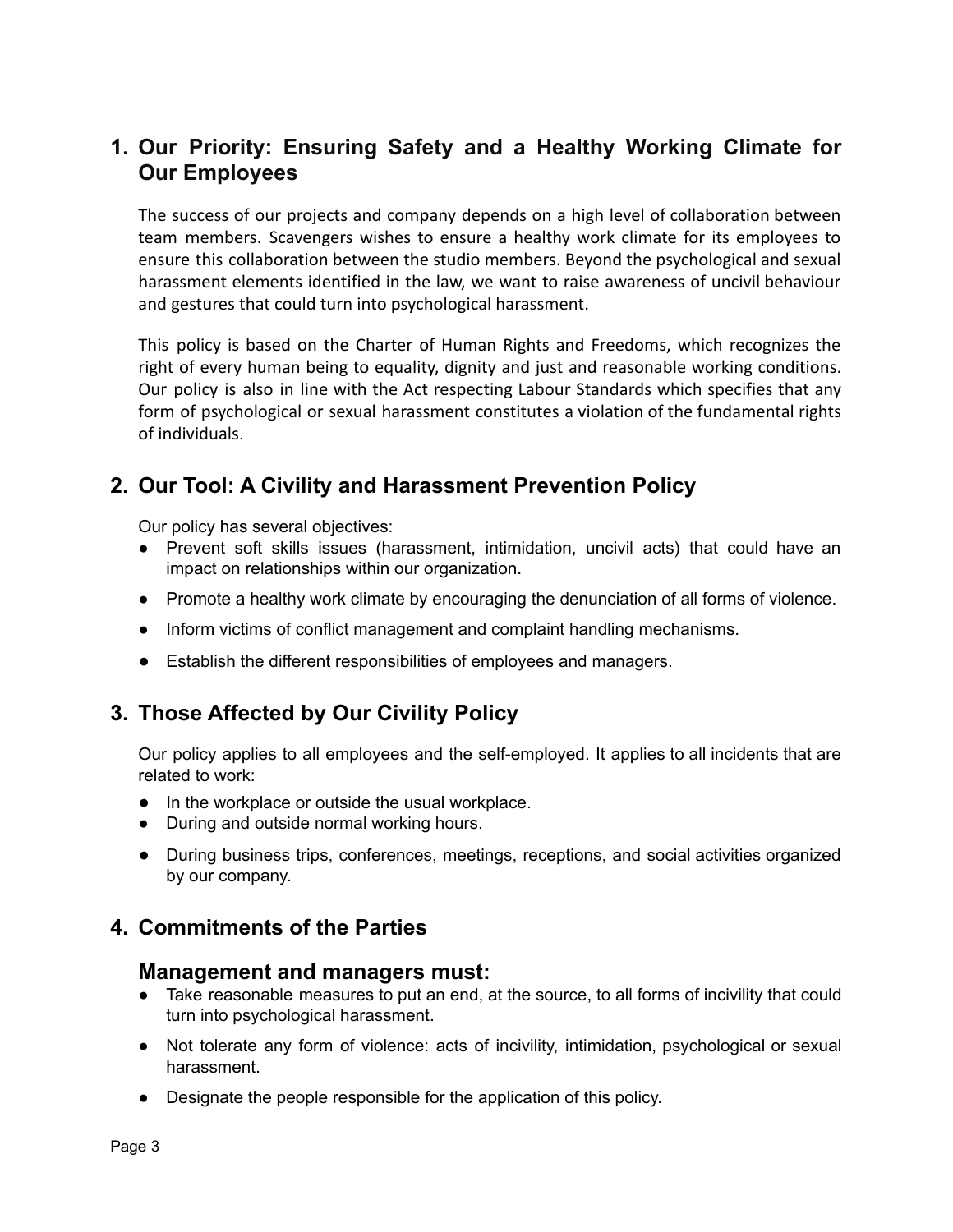- Respect the time limits for handling complaints provided for in this policy.
- Ensure confidentiality in the handling of complaints.
- Make employees aware of their role in making their work environment healthy and free from incivility.

#### **Employees Must:**

- Contribute through their conduct to making the workplace free from the uncivil acts described in this policy.
- Respect the people with whom they interact in the course of their work.
- Not hesitate to approach an uncomfortable situation in relation to a colleague, a client, or a supplier.
- Discuss the problematic situation with the person concerned or management, rather than with your other colleagues. However, you may ask a colleague to accompany you in your process if you wish to do so.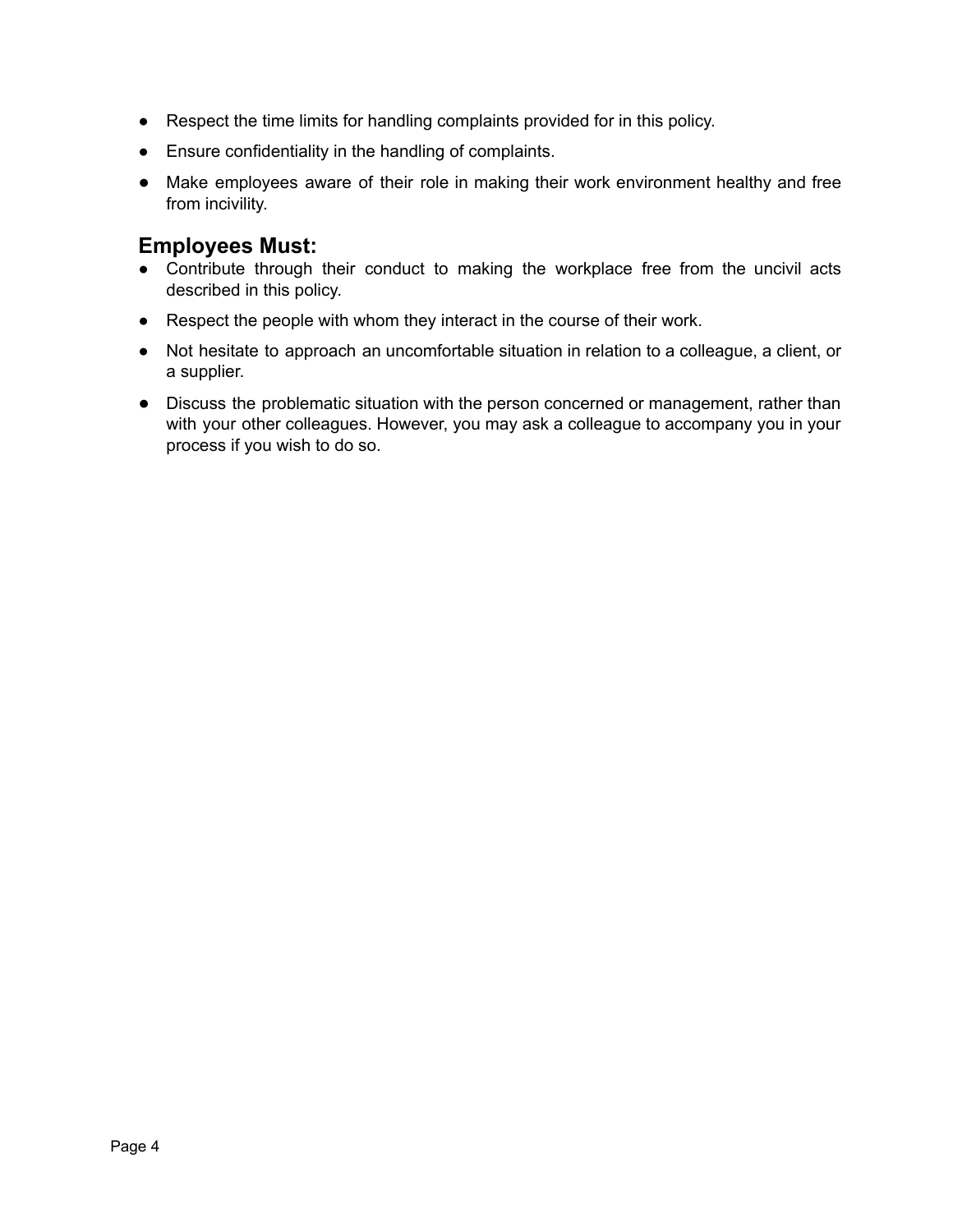# <span id="page-4-0"></span>**5. Behaviours to Adopt for a Healthy Working Environment**

# **Our Expectation: Civility**

Civility is the set of good manners and behaviours to observe when meeting in a group or only with another person. These are all the standards, values, and rules of life such as politeness, courtesy, respect, good manners, and collaboration.

## **Expected Civilian Behaviour**

#### **Show Empathy and Openness Towards Others**:

- Have a constructive attitude.
- Be attentive.
- Be open to different points of view.
- Have the desire to understand other people's motives.
- Communicate sensibly and with tact.
- Use respectful words and tone.
- Create contexts that are respectful to communicate.
- Choose the language others understand.

#### **Maintain Good Relations**:

- Use basic polite formulas.
- Be punctual at meetings.
- Offer help and collaboration.
- Participate in teamwork.

#### **Use Good Judgment and Ethics**:

- Be aware of the consequences of one's actions towards others.
- Say things as they are fairly and appropriately, based on facts.
- Try to understand the motives behind our actions or the actions of others.

#### **Uncivil Behaviours to Avoid**

As an employee, you agree to avoid certain uncivil or violent behaviours. Some are more serious than others, but a buildup of seemingly minor behaviours can also constitute harassment.

- Using sarcasm.
- Coarse language.
- Contempt, mockery.
- Ignoring or not greeting colleagues.
- Making derogatory remarks.
- Not using appropriate polite expressions.
- Cutting in when someone is talking.
- Negativism.
- Lack of discretion.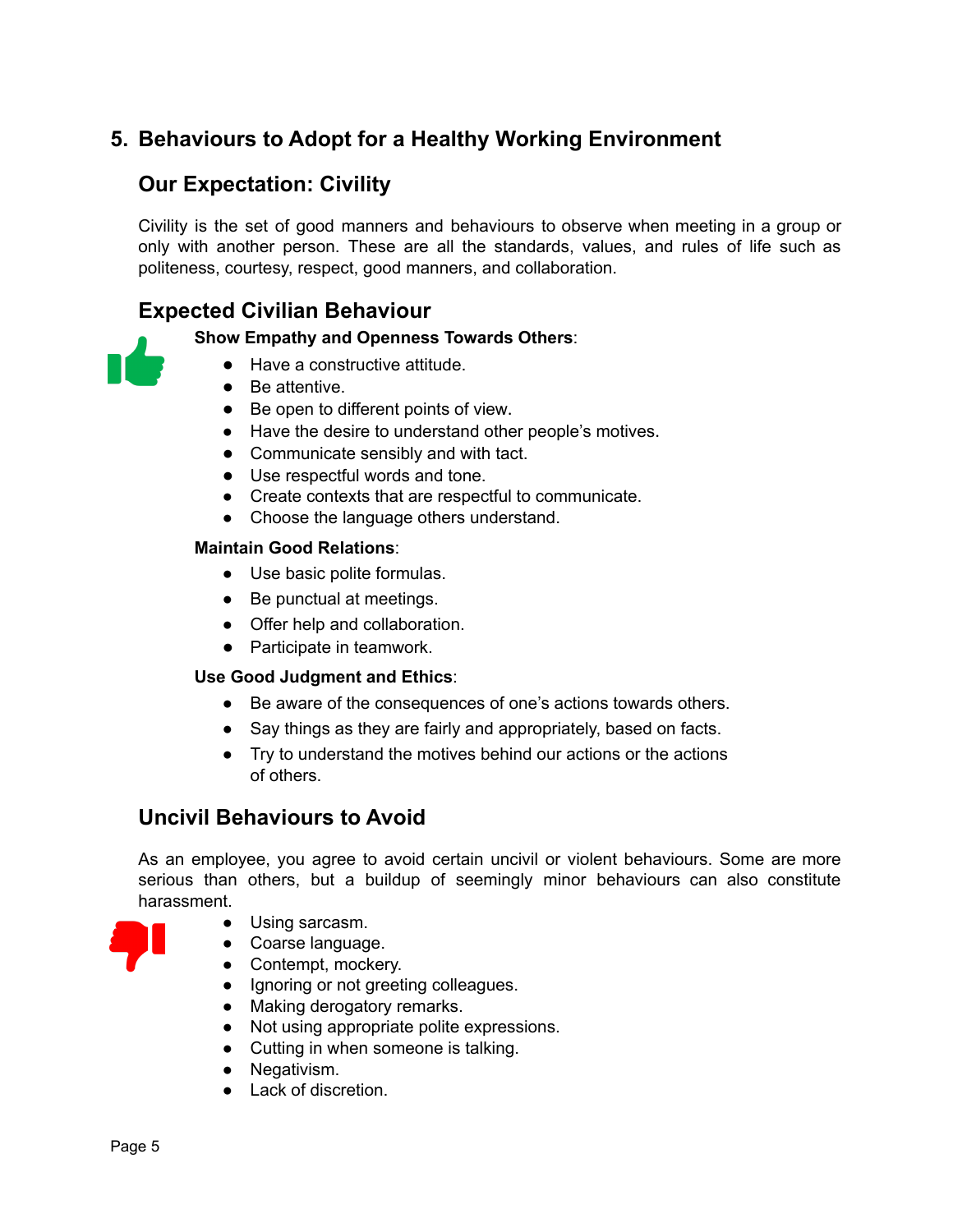- Speaking ill of someone in their absence.
- Refusal to perform the requested work or negligence.
- Bringing false accusations.
- Spreading rumours.
- Aggression.
- Intimidating others.
- Blaming others rather than take responsibility.
- Sending a difficult message by email to avoid facing the person.
- Taking all the credit for teamwork.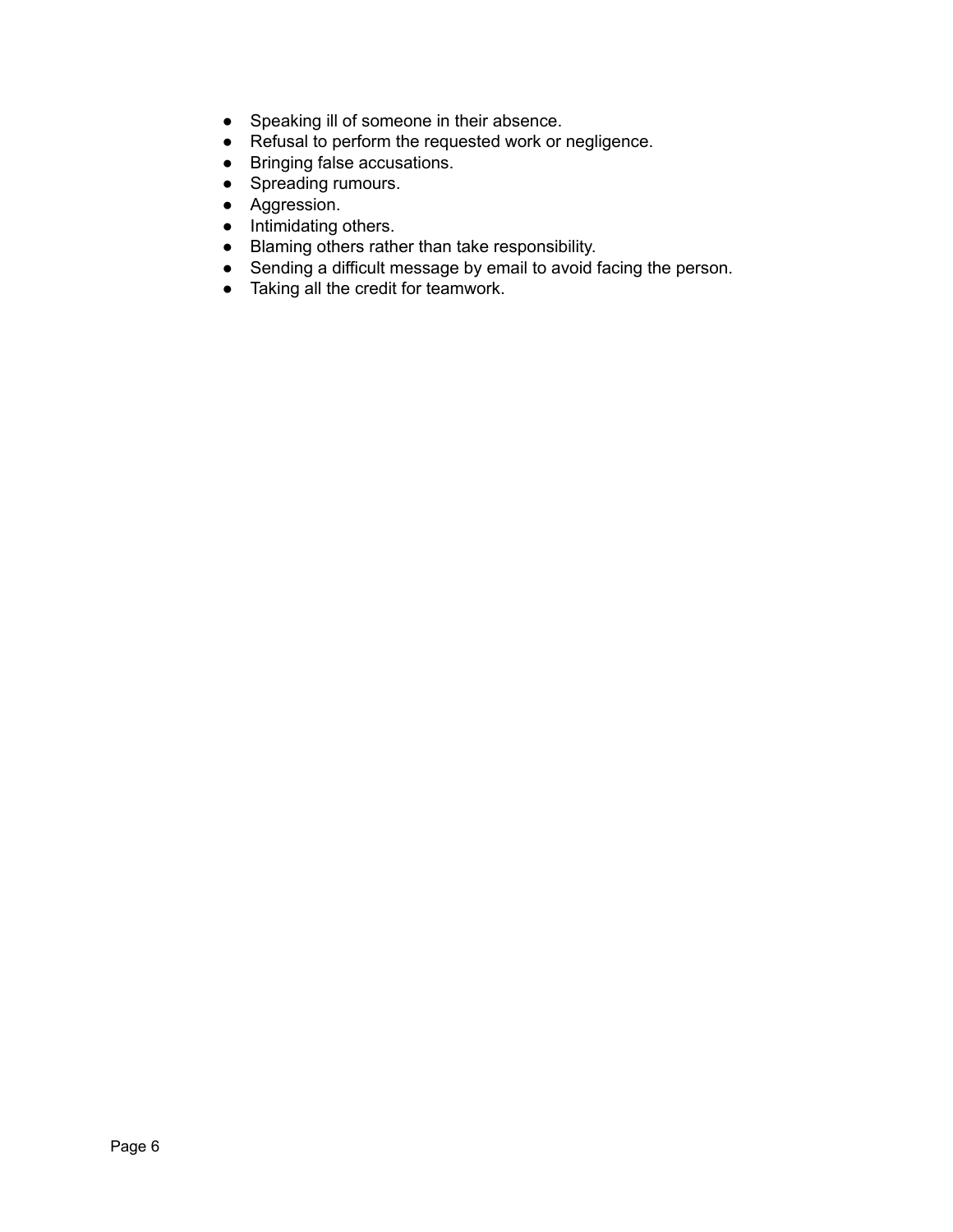# <span id="page-6-0"></span>**6. Definitions**

Not all problematic behaviours constitute psychological harassment. Often the acts or behaviours of incivility or intimidation can resemble them.

To be psychological harassment, the behaviour must meet the criteria set out in section 81.18 of the Act respecting Labour Standards. You must assess the presence of a vexatious behaviour, the repetitiveness of behaviours, words, gestures, hostile or unwanted acts.

## **Psychological Harassment**

Psychological or sexual harassment at work is a vexatious behaviour that manifests itself in repeated behaviour, words, or actions that:

- Are hostile or unwanted, and
- Undermine the dignity or psychological or physical integrity of the employee, and
- Make the workplace harmful.

A single serious behaviour can also constitute psychological harassment if it causes such harm and produces a continuous harmful effect for the employee.

Harassment can result from the behaviours identified in the Behaviours to Avoid section. For example, being aggressive towards a colleague, making fun of them, or cutting them off systematically.

#### **Sexual Harassment**

The definition of the Act also includes sexual harassment in the workplace. For example, the following behaviours constitute sexual harassment:

- Any form of unwanted attention or advance with a sexual connotation, for example insistent solicitations, stares, kisses or touching, sexist insults, or coarse remarks.
- Any comments, jokes or images with a sexual connotation.

#### **Discriminatory Harassment**

Harassment can also be linked to one of the grounds contained in section 10 of the Quebec Charter of Human Rights and Freedoms. These motives are:

- Race or colour,
- Gender,
- Pregnancy,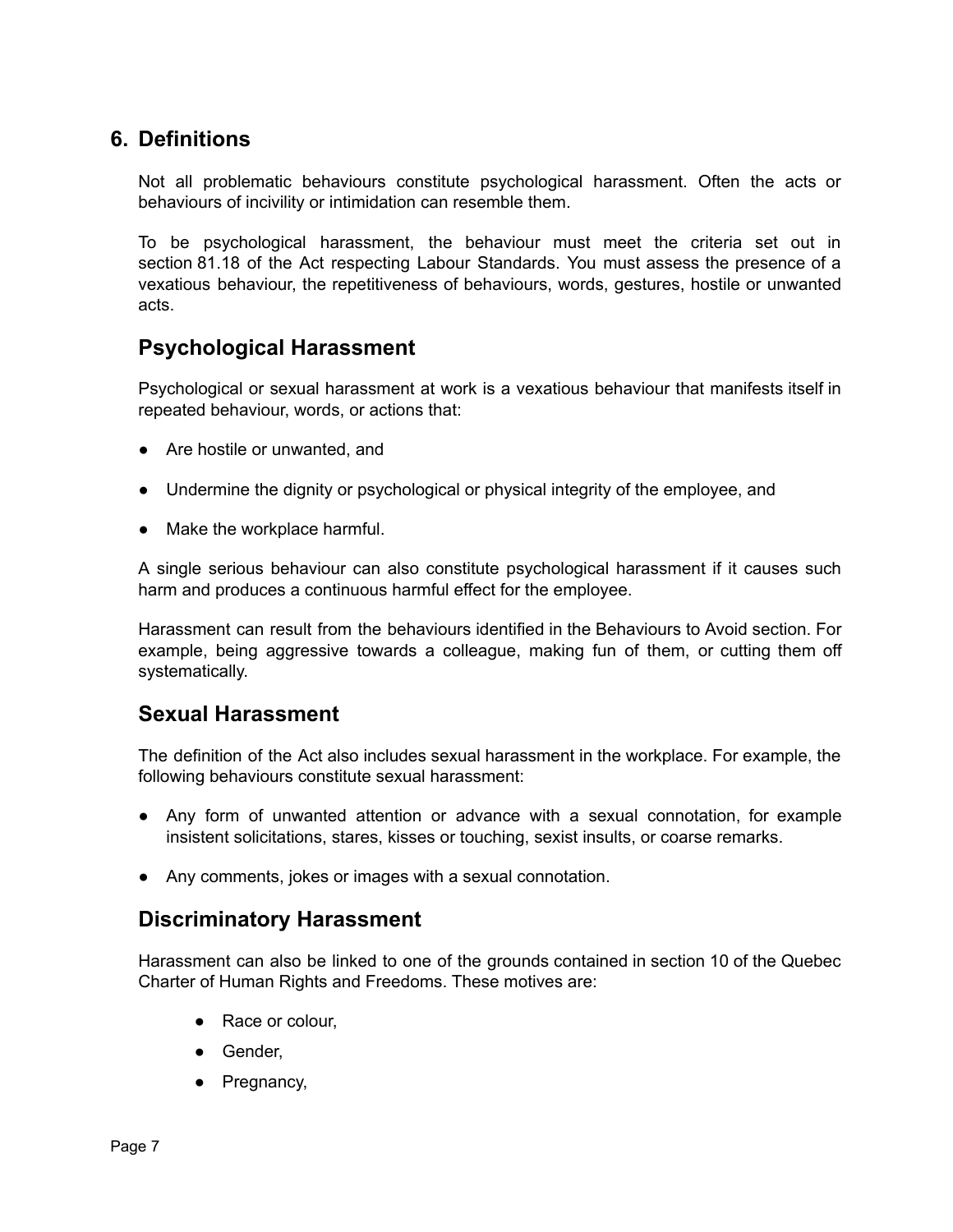- Sexual orientation,
- Marital status,
- Age (except to the extent provided by law),
- Religion or political beliefs,
- Language, ethnic or national origin,
- Social condition,
- Disability or the use of a means to overcome this handicap.

# **Intimidation**

Intimidation is defined as "any behaviour, word, act or gesture, whether deliberate or not, of a repetitive nature, expressed directly or indirectly, including in cyberspace, in a context characterized by unequal power relations between the people concerned, having the effect of generating feelings of distress and injuring, hurting, oppressing or ostracizing."  $1$ Intimidation can constitute harassment.

<sup>1</sup> *Education Act* (section 13, paragraph 1.1)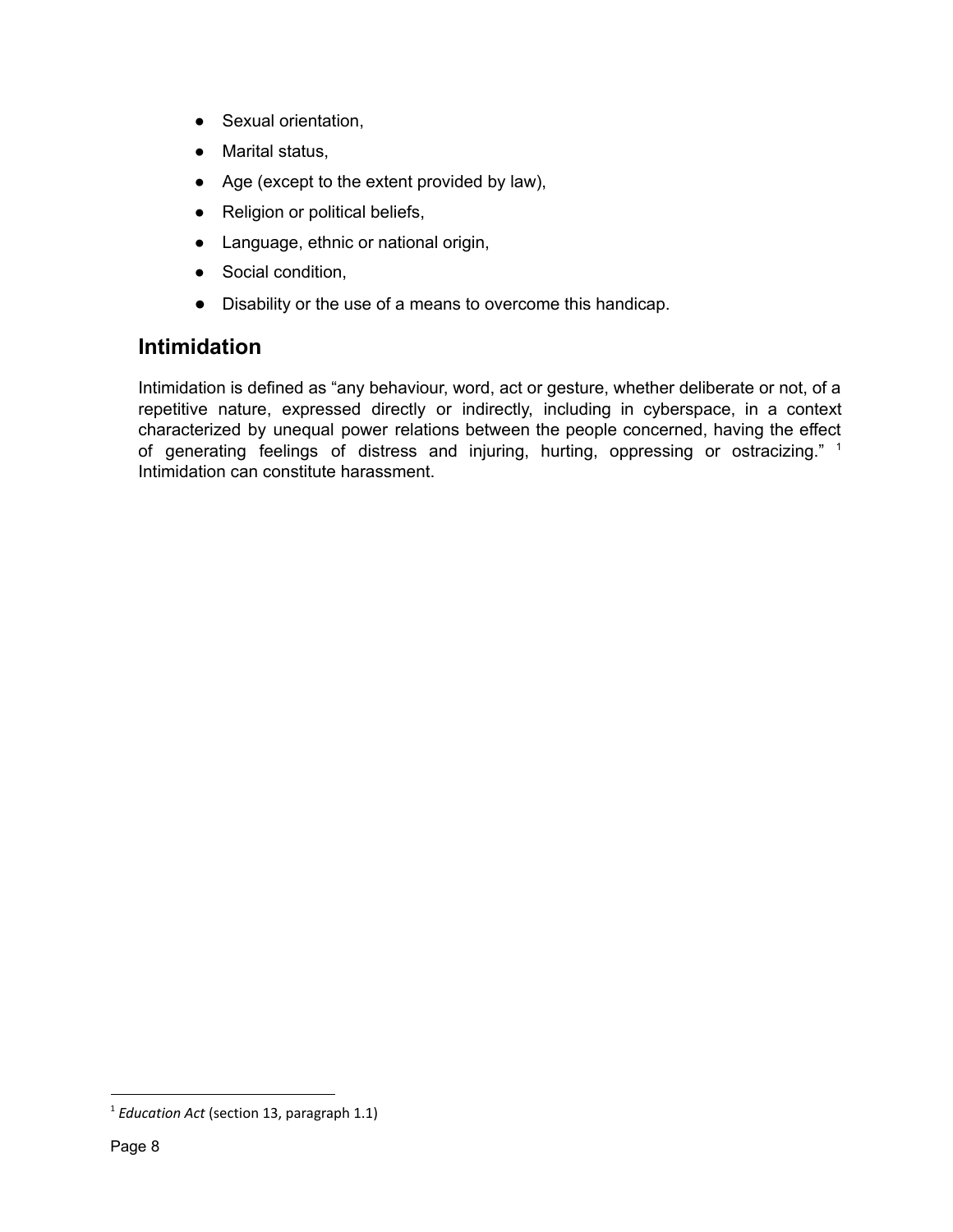# <span id="page-8-0"></span>**7. What Does Not Constitute Harassment or Intimidation**

Certain stressful situations can take place in a workplace without being psychological harassment. Here are some examples.

# **Labour Disputes**

Workplaces are no different from other living environments and conflicts can arise. In most cases, these conflicts do not constitute harassment. Differences of opinion either.

## **Management Rights**

As an employer, our company has the right to direct employees and make certain decisions that affect them. This normal exercise of management rights does not constitute harassment. Here are some examples of this right:

- Task assignment,
- Day-to-day management of discipline,
- Management of work performance or absenteeism,
- Application of the gradation of sanctions.

## **Work-Related Stress or Difficult Working Conditions**

Work-related stress generally does not constitute harassment. Normal work-related stress is assessed according to the position held by the employee.

Likewise, difficult working conditions and professional constraints do not constitute harassment. Economically or technologically justified organizational changes are not either if they do not affect the person arbitrarily.

# **Romantic or Sexual Relationships Between Consenting People**

Romantic or sexual relationships between consenting people do not constitute harassment.

To avoid conflicts of interest between managers and their subordinates, employees in such a situation must notify the policy manager as soon as possible. The information provided will be subject to the rules set out in the Privacy Act.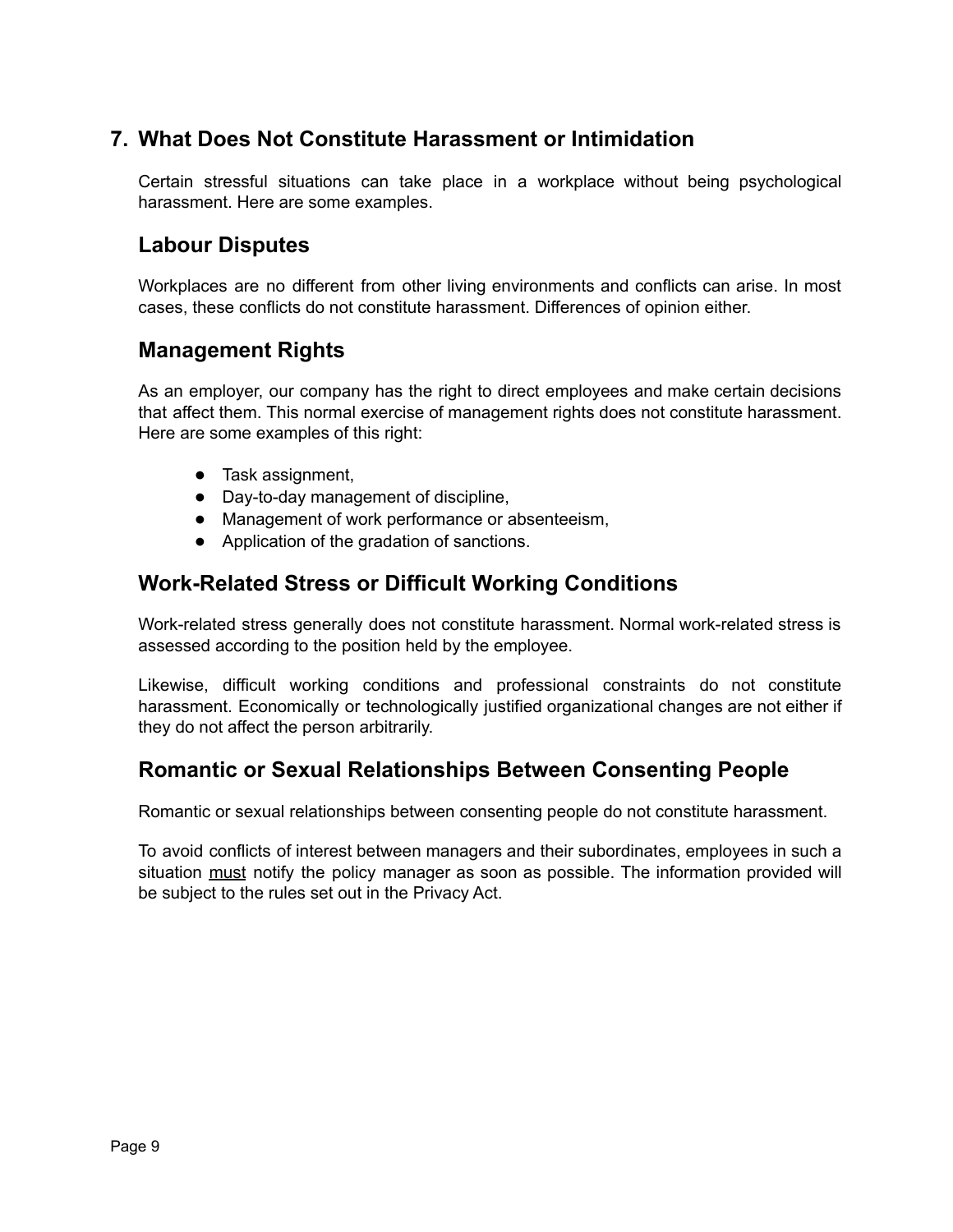# <span id="page-9-0"></span>**8. What to Do in Case of an Issue**

To prevent small uncivil acts from escalating, here is the procedure to follow to resolve problematic situations.

- At any time, you can contact the person responsible for the policy within the organization using the following contact details: **Daisy Lilly Best** Email: [daisy@scavengers.ca](mailto:daisy@scavengers.ca) Telephone: (514) 209-8849
- If you prefer to speak in confidence, to a person who is impartial and independent from the organization, you can contact our Ombudsperson. She will be able to listen to you and advise you on different ways to prevent the difficulties you are experiencing at work from escalating. She will also be able to offer you formal and informal conflict resolution mechanisms adapted to your situation. To find out more about her role, you can contact her or consult the terms of reference which explain her role.

#### **Caroline Lemay**

Email: scavengers.ombuds@omega-ombs.ca

# **Notify the Perpetrator of the Situation**

If you believe you have been the victim of uncivil behaviour, you must tell the person that their behaviour does not, in your opinion, respect this policy, and that they must stop immediately. If the circumstances do not allow you to do so or if you do not feel able to act, go to the next step.

# **Notify Management or the Ombudsperson**

Communicate verbally or in writing with the person responsible for the policy or the Ombudsperson to report the situation:

- In the event of recidivism, or
- If the circumstances do not allow you to tell the person that their behaviour is problematic and must stop.

Management or the Ombudsperson can offer an informal intervention to resolve the situation, for example by speaking to the person concerned or by organizing mediation. The intervention will only be implemented with the consent of the person reporting the problematic situation.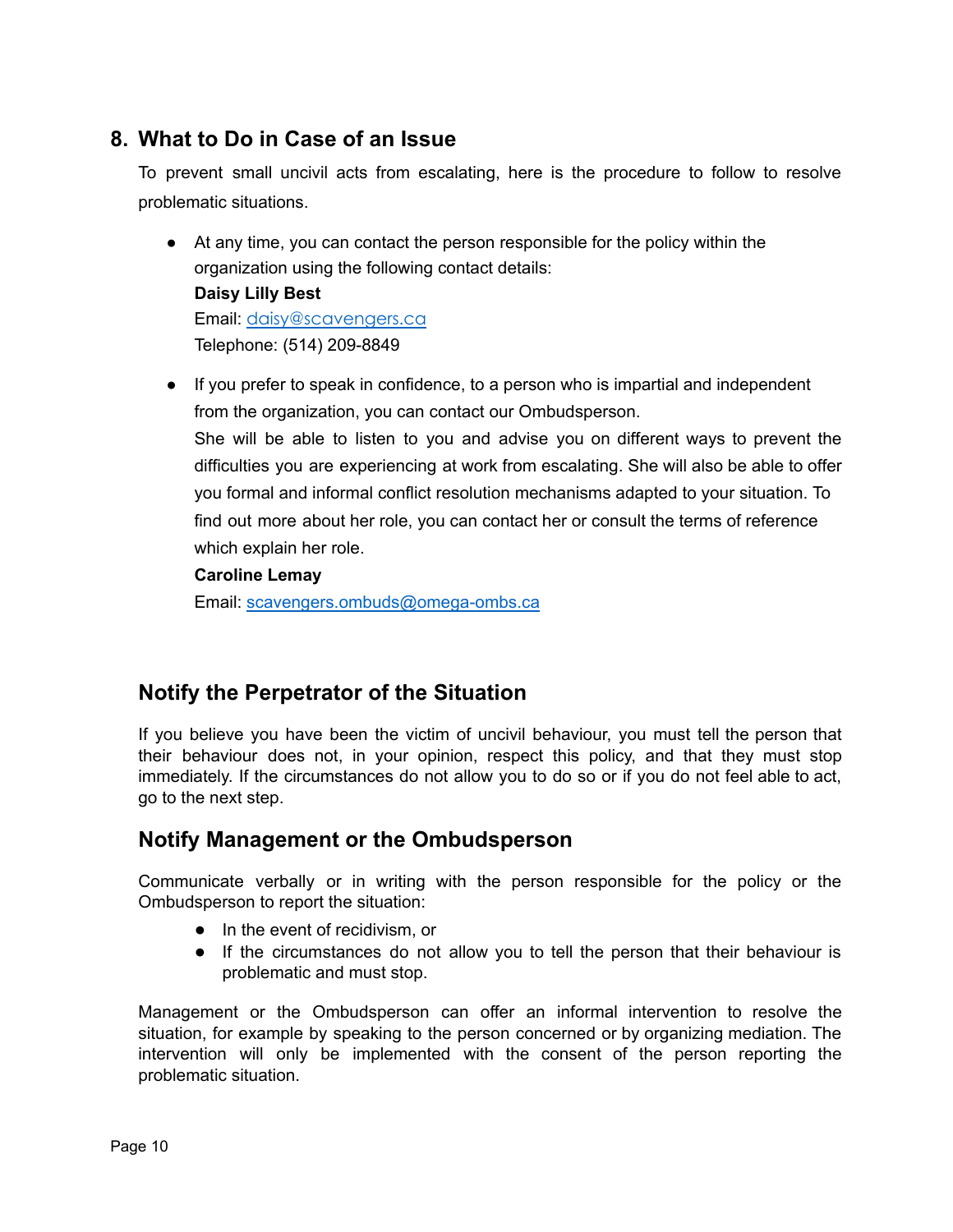# **Submit a Formal Complaint**

You can make a formal complaint, using the form provided for this purpose, to the person responsible for the policy or the Ombudsperson in the event of a repeat offence, or if the circumstances do not allow for an informal intervention.

#### **If You Witness a Harassment Situation**

<span id="page-10-0"></span>You cannot file a complaint yourself if you are not the victim. If you witness a harassment situation, we encourage you to speak to the person being harassed to encourage them to resolve the issue. You can also report the situation to Management or contact the Ombudsperson for advice on how best to proceed.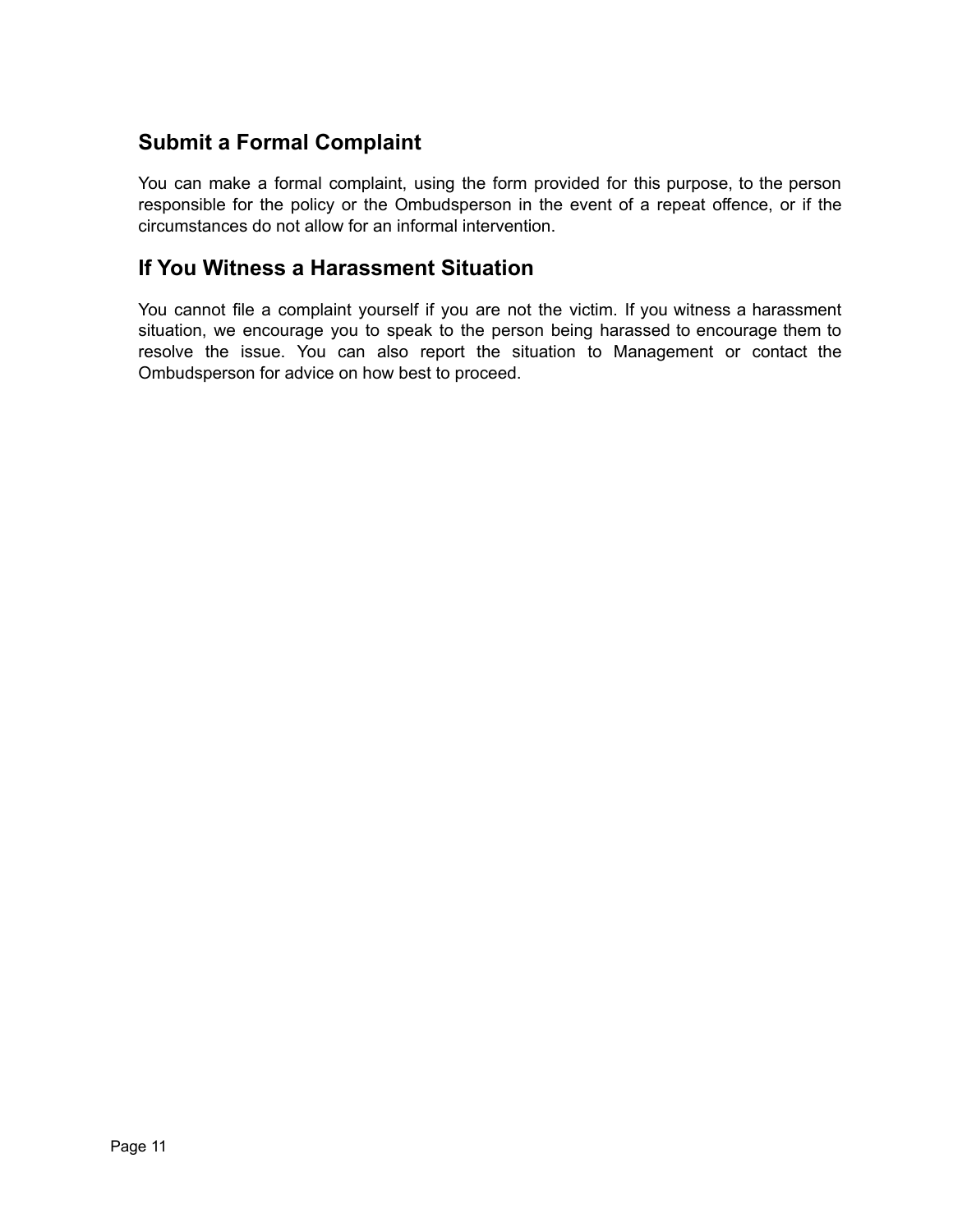# **9. How We Handle Complaints**

Upon receipt of the complaint, Management or the Ombudsperson follows the following steps:

- They examine the complaint.
- They can meet with you or consult you, as well as the person involved.
- They decide whether the allegations constitute, at first glance, uncivil, intimidation or harassment behaviours or if further clarification is required.
- If the complaint is admissible, they inform the person involved in the complaint and ask them for their version of the facts.

If your complaint is not admissible, Management or the Ombudsperson will inform you. A complaint is not admissible if the allegations do not constitute uncivil acts, intimidation, or harassment. The non-admissibility of a complaint ends the formal process, but steps can be taken to prevent the escalation of existing tensions.

If the admissibility of the complaint is assessed by the Ombudsperson and it is determined that an investigation is required, the Ombudsperson forwards the results of their assessment to Management who will refer the complaint to a competent investigator.

## **Mediation**

The person responsible for the policy or the Ombudsperson reserves the right to meet with you and the third party to offer you to participate in a mediation process if the circumstances allow it.

# **Investigation**

Management determines who carries out the investigation, and whether it assigns it to an outside investigator. They can choose to appoint a member of a professional order and bound by professional secrecy, such as a lawyer, a psychologist, or a human resource professional (CRHP or CIRC).

The investigator follows the following steps:

- They begin their investigation within **10 business days** of receiving the file.
- They inform you of their role.
- They consult you or meet with you and the accused person.
- They obtain the names of witnesses and people involved. They have full freedom to meet with people who might shed some light on the investigation.
- They obtain written and signed statements from you, the respondent, witnesses, and people involved.

Within **30 business days** of receiving the file, the investigator must prepare an investigation report containing: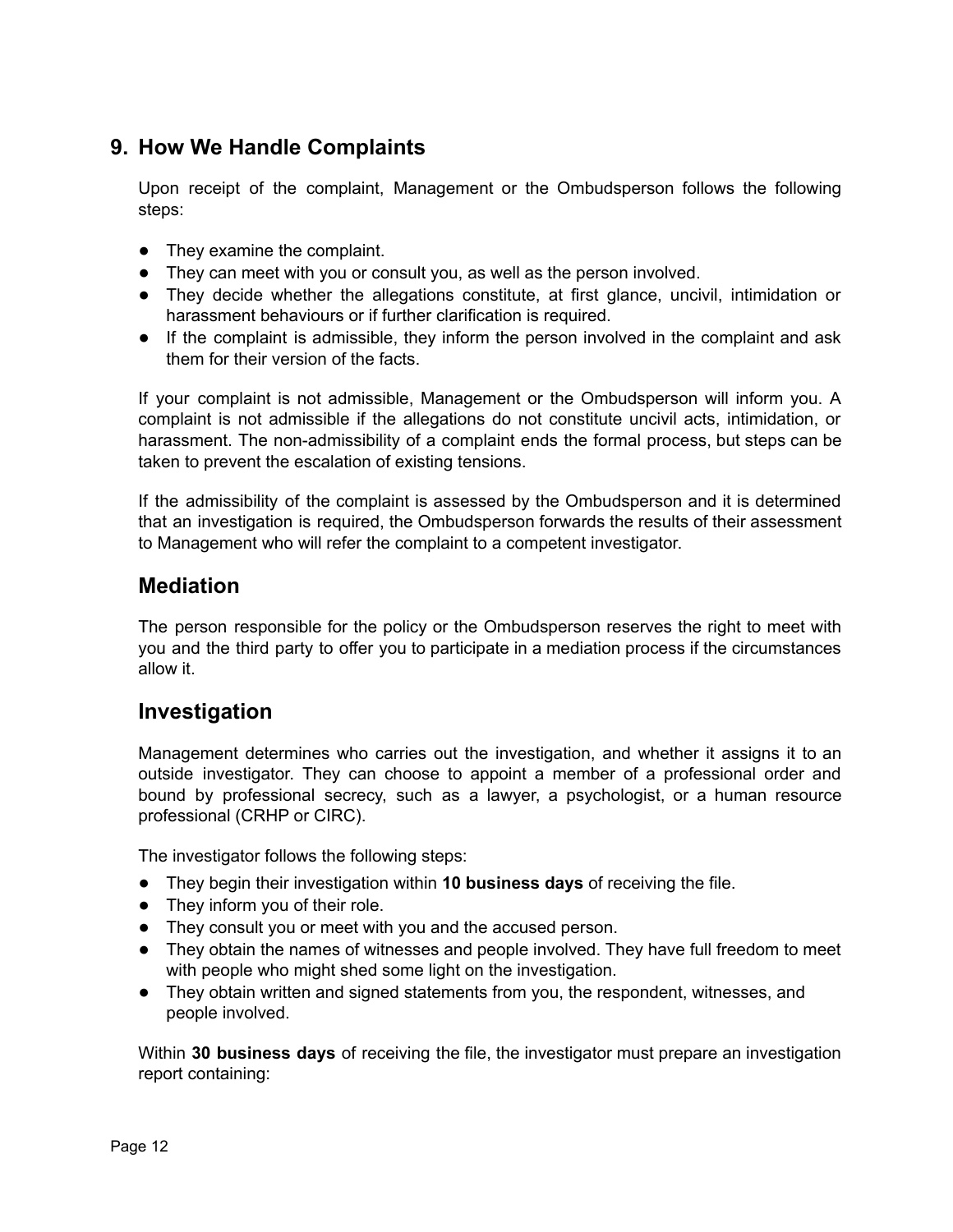- A summary of the allegations and the evidence obtained,
- An analysis of the evidence.

If it is part of their mandate, they can say whether the complaint is in their opinion founded, unfounded, filed in bad faith or in a spirit of revenge.

#### **Investigator's Decision**

Management will notify you of the conclusion of the investigation as soon as possible after receipt of the report.

## **Administrative or Disciplinary Measures**

Management decides on the measures to be taken, depending on the seriousness of the actions and other relevant circumstances. These measures may be of an administrative or disciplinary nature, or a combination of both aspects. They may be applicable during or after the investigation.

They may include the following measures:

- Temporary measures before and during the investigation (e.g., suspension with or without pay).
- Obligation to present a formal apology (verbal or written).
- Verbal or written notice (reprimand).
- Mandatory participation in a training session on appropriate workplace behaviour.
- Prohibition of access to the workplace.
- Suspension without pay for a fixed period.
- Dismissal.

Refusal or neglect to comply with these measures may constitute a violation of this policy and give rise to more severe measures.

#### **You Have Other Remedies**

The *Commission des normes, de l'équité, de la santé et de la sécurité au travail* invites you to use, as much as possible, the resource people designated by your employer and the mechanisms put in place in your organization.

Of course, you always have the right to turn to the courts to assert your rights:

- Concerning a question provided for by the Charter of Human Rights and Freedoms.
- To file a complaint under the Act respecting labour standards.

In addition, you retain the right to exercise all other remedies provided by law.

On the other hand, our company must have been informed of the harassment situation and have had the opportunity to act so that a court can deal with your complaint under the Act respecting Labour Standards.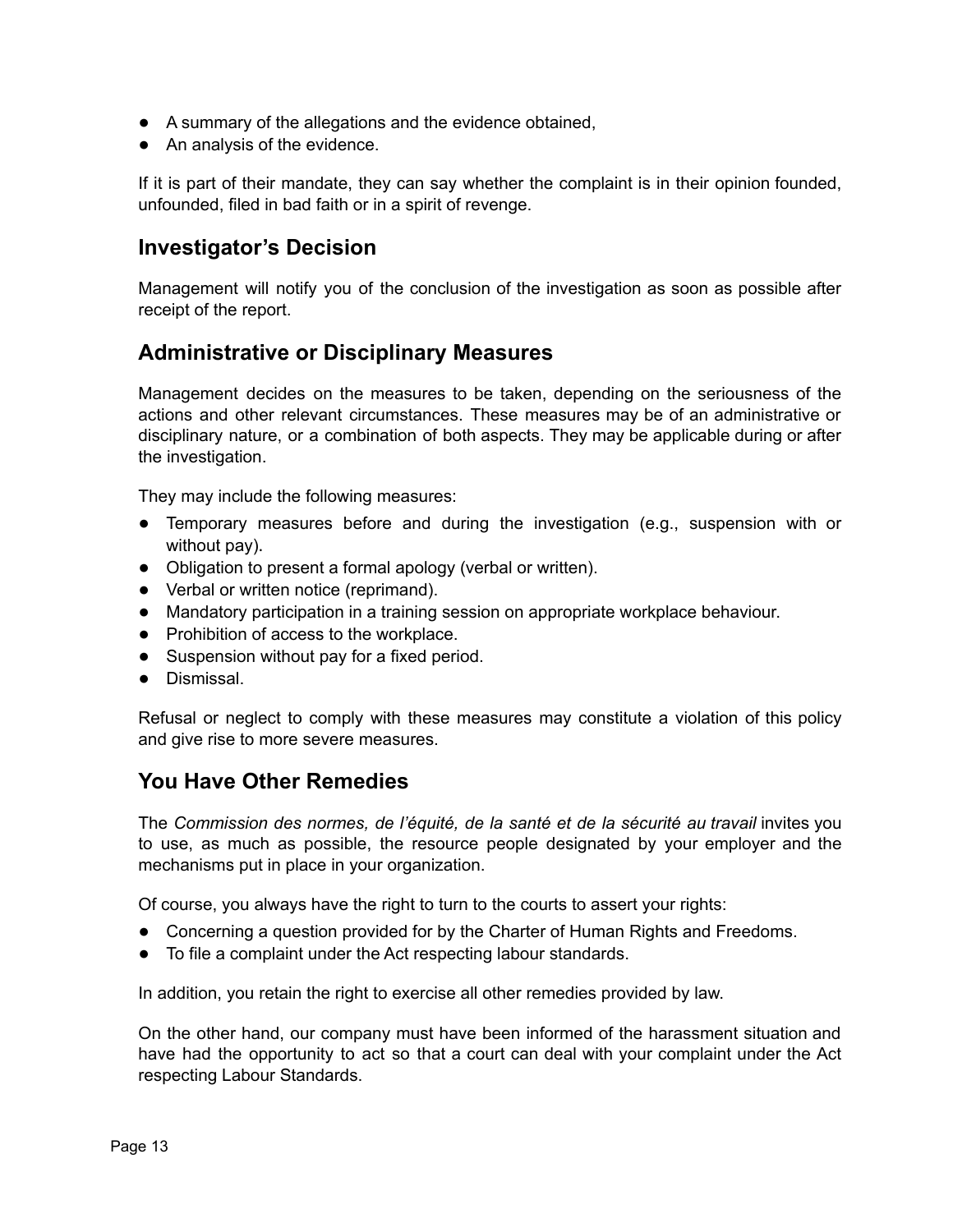# **You Are Protected If You File a Complaint**

Any retaliation is prohibited. For example:

- Against a person who made a complaint in good faith,
- Against a person who collaborated in good faith in an investigation, or
- Against a person who has ties to a person who made a complaint or who was involved in an investigation.

Retaliation is a violation of policy and may be subject to disciplinary action. Retaliatory measures suffered must be reported to Management or the Ombudsperson so that the necessary steps can be taken to stop them.

## **You Can Be Penalized in the Event of a Complaint Made in Bad Faith**

A complaint made in bad faith or in a spirit of revenge constitutes a fault. It can also be sanctioned by disciplinary measures. Anyone who participates in such a complaint (witness or other) may also be sanctioned. An inadmissible complaint cannot be presumed to be made in bad faith, unless there is compelling evidence to do so.

# **The Handling of Your Complaint Is Confidential**

Making a complaint for psychological or sexual harassment is difficult. We protect the confidentiality of your complaint as much as the circumstances and the laws allow.

We therefore ensure the confidentiality of complaint files, meetings, interviews, investigation results and other documents related to your complaint.